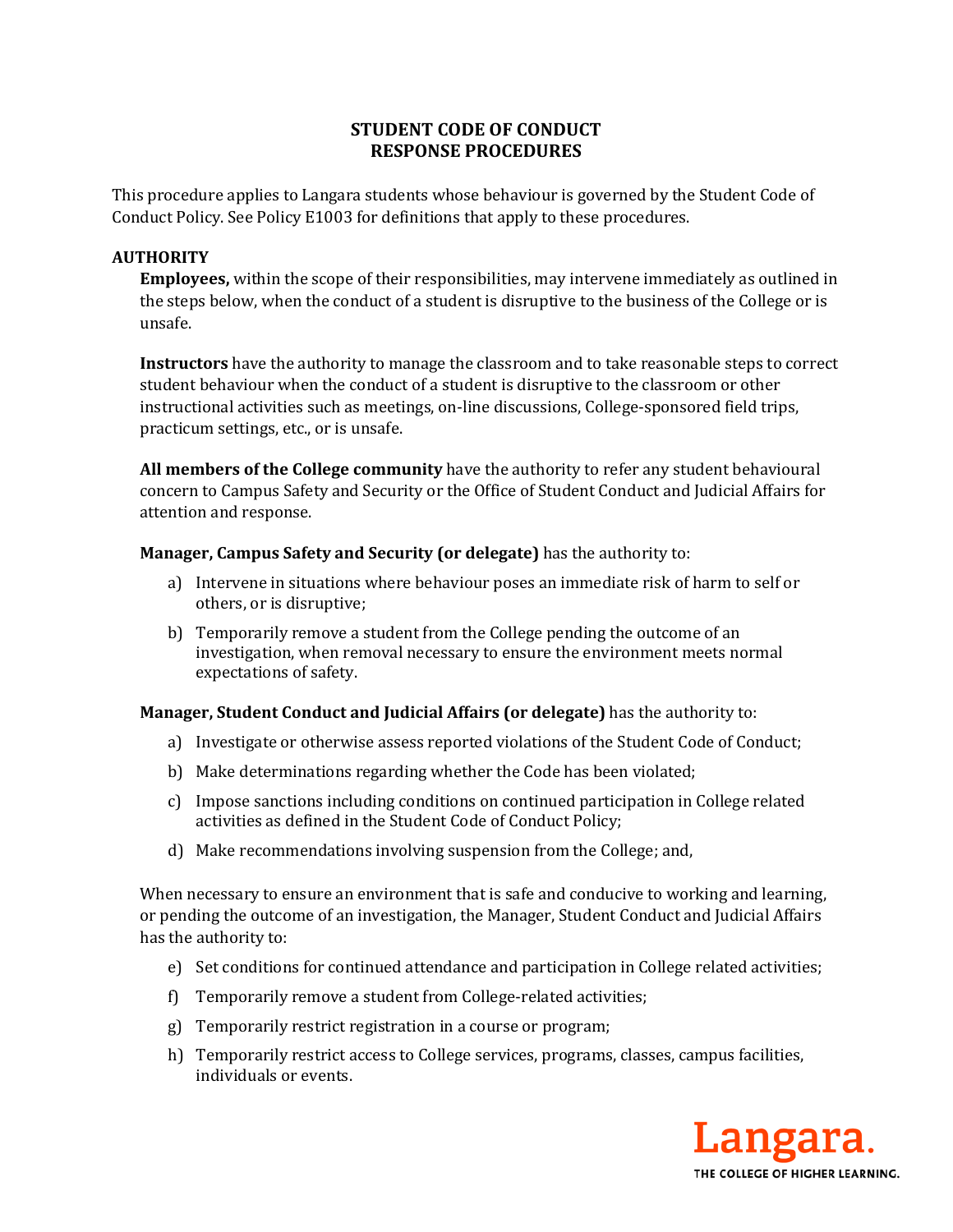**Dean, Student Services (or delegate)** has the authority to hear appeals of sanctions, other than suspension.

**President** has the authority to suspend a student from the College.

**Board of Governors** has the authority to hear appeals of suspensions from the College.

## **IMMEDIATE INTERVENTION**

Where the conduct of a student is disruptive to the operation of the College employees/instructors should immediately intervene in the following manner:

- a) Inform the student that the behaviour is inappropriate and must stop;
- b) Inform the student that continued misconduct may result in the student being asked to leave the environment; and
- c) Notify his or her supervisor of the incident.

Where the conduct of a student is, or appears to be, unsafe employees should immediately contact Campus Safety and Security.

Where a student disregards the employee's direction to stop the disruptive conduct, the employee may, at his or her discretion, direct the student to leave the environment immediately.

If a student is directed to leave the environment, the employee shall document the incident and notify his or her supervisor and the Office of Student Conduct and Judicial Affairs. The student may be required to meet with the Manager, Student Conduct and Judicial affairs before returning to the environment.

Where a student is directed to leave the environment and refuses to do so, the employee shall contact Campus Safety and Security for assistance.

#### **REPORTING**

All members of the College community shall report alleged violations of the Student Code of Conduct to the Office of Student Conduct and Judicial Affairs. The allegations should be reported in writing, preferably electronically, and include the following:

- a) Name of student and student number, if known;
- b) Date and time of the incident;
- c) Nature of the behaviour;
- d) Action taken to correct the behaviour, if any; and
- e) Other relevant information.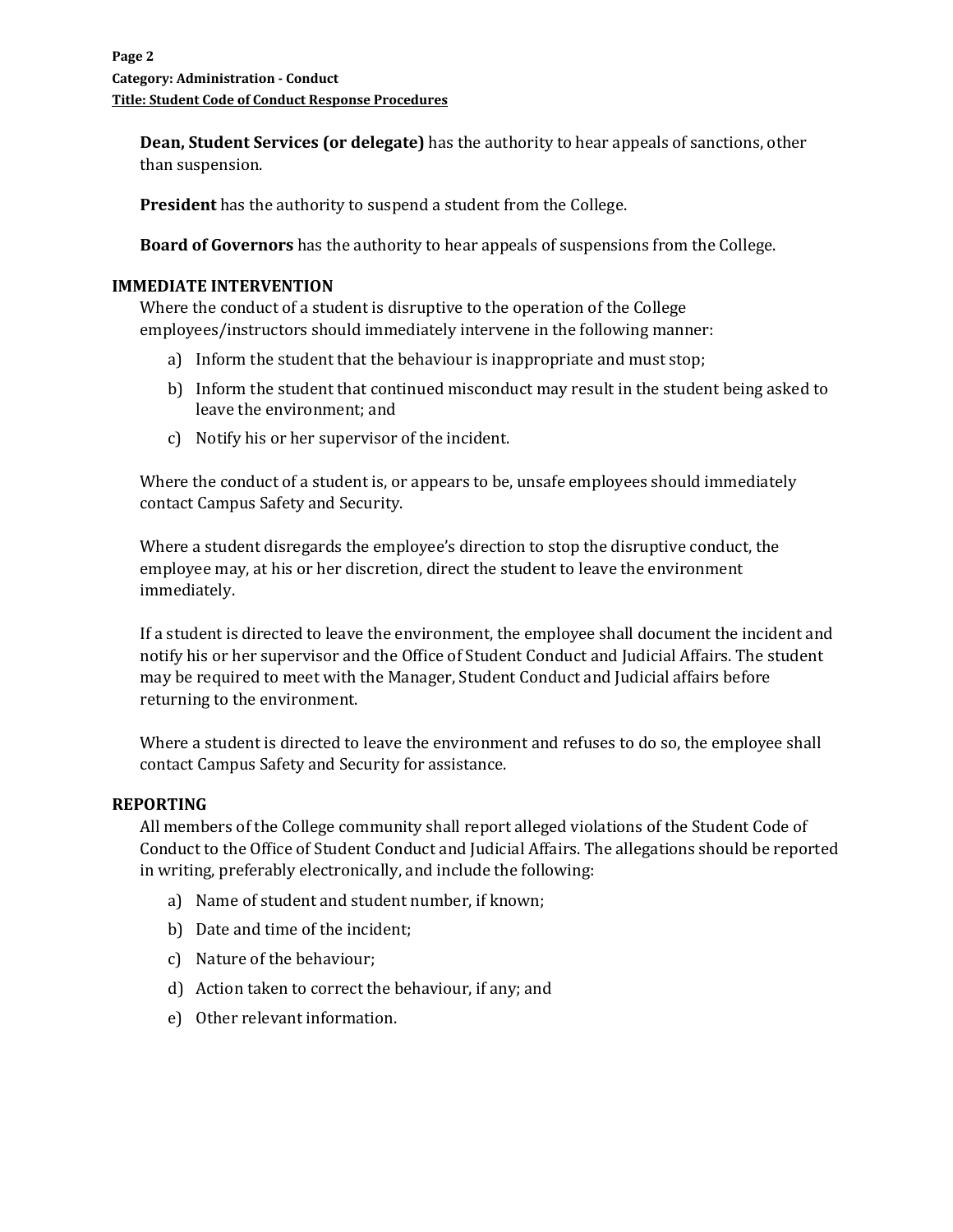### **BEHAVIOURAL INTERVENTION TEAM**

The Behavioural Intervention Team (BIT) identifies, assesses, and monitors students displaying serious or repeated distressed, disruptive or threatening behaviour, including behaviour that may cause harm to self, others or to the academic mission of the College.

The Manager, Student Conduct and Judicial Affairs may, at his or her discretion, refer a student conduct matter to the Behavioural Intervention Team or may consult with the Behavioural Intervention Team on any student conduct matter. The Behavioural Intervention Team may make recommendations to the Manager, Student Conduct and Judicial Affairs or members of the college community, including the President, on any student conduct matter.

## **STUDENT CONDUCT MEETING**

When the Office of Student Conduct and Judicial Affairs receives a report of an alleged violation of the Student Code of Conduct, the Manager will determine if a Student Conduct Meeting is required.

If the Manager, Student Conduct and Judicial Affairs determines that a Student Conduct Meeting is required, a student who is alleged to have violated the Student Code of Conduct must attend the meeting.

A student may be accompanied to a Student Conduct Meeting by a support person who is a member of the College community. Attendance at a Student Conduct Meeting by a person, other than a member of the College community, shall be at the discretion of the Manager, Student Conduct and Judicial Affairs.

The Student Conduct Meeting will:

- a) Afford the student with an opportunity to receive information regarding the allegations.
- b) Afford the student with an opportunity to respond to the allegations and relevant information.

Where it appears during the Student Conduct Meeting that there is a dispute about the facts relating to the alleged violation, the Manager, Student Conduct and Judicial Affairs will undertake an investigation.

Following a Student Conduct Meeting, and investigation if necessary, the Manager, Student Conduct and Judicial Affairs will determine whether the student has violated the Student Code of Conduct.

Where a student fails to attend a Student Conduct Meeting, the Manager, Student Conduct and Judicial Affairs may:

- a) Temporarily remove a student from the learning environment until such a meeting takes place;
- b) Place an administrative hold on a student's account until a meeting takes place; or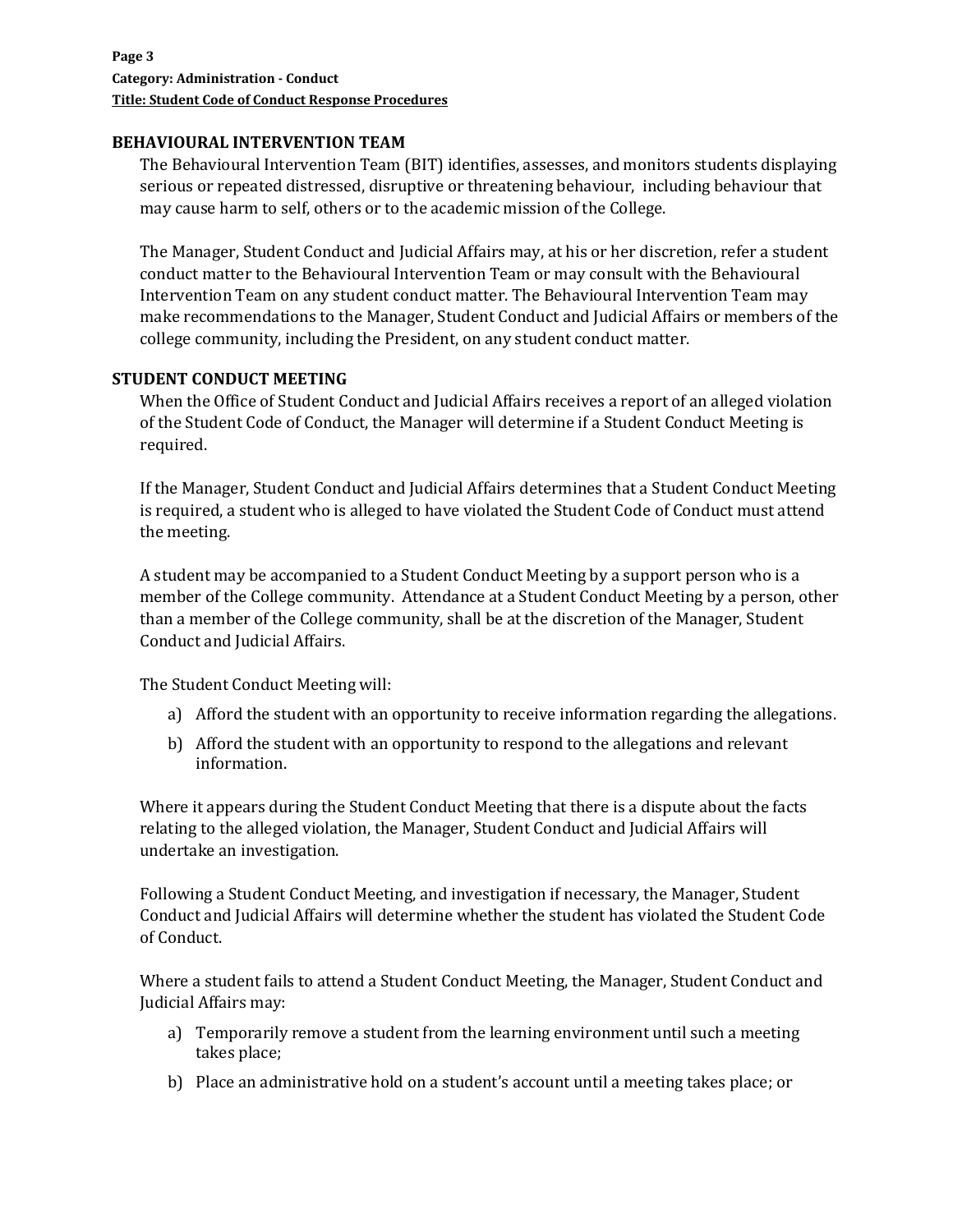c) Determine whether the student has violated the Student Code of Conduct based on the available information.

Where the information does not confirm a violation of the Student Code of Conduct, no further action will be taken, and the student will be notified.

#### **SANCTIONS**

Where a student is found to have violated the Student Code of Conduct, the Manager, Student Conduct and Judicial Affairs will:

- a) Impose sanctions commensurate with the nature and severity of the violation.
- b) Notify the student in writing of the:
	- i. Decision made with regard to the allegations.
	- ii. Sanction(s) imposed, including duration of the sanction or other conditions in relation to the sanction.
	- iii. Appeal options, as applicable.
- c) Notify the department of the sanction in situations where the sanction may impact the student's participation in the classroom or in department activities.
- d) Implement the sanction and monitor compliance.

A list of possible sanctions which may be imposed by the College is found in Appendix A.

#### **SUSPENSION**

Where the Manager, Student Conduct and Judicial Affairs is of the view that suspension is the appropriate sanction, the Manager shall inform the President in writing of the proposed sanction, including the reasons for the sanction.

If the President agrees that suspension is the appropriate sanction, the President shall impose the sanction.

If the President does not agree that suspension is appropriate, the President will refer the matter back to the Manager, Student Conduct and Judicial Affairs.

#### **PRIOR TO A RETURN FOLLOWING SUSPENSION**

A student who has been suspended from the College is required to meet with the Manager, Student Conduct and Judicial Affairs prior to registration to review the College's expectations regarding student behaviour.

#### **RECORD RETENTION**

All records relating to the Student Code of Conduct will be maintained in the Office of Student Conduct and Judicial Affairs for a period consistent with Langara's records retention policy.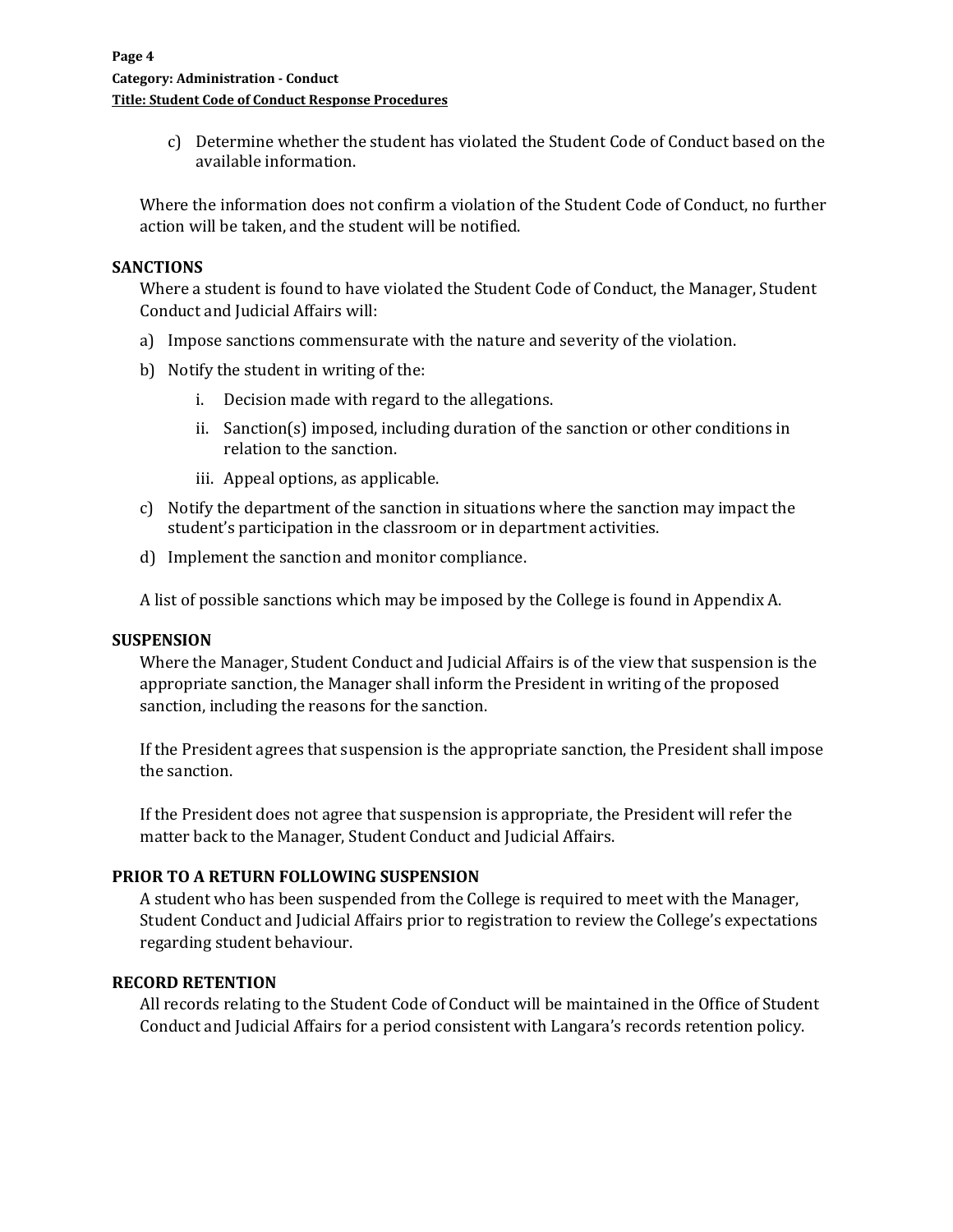Where the sanction imposed affects a student's standing with the College, the Registrar will receive documentation from the Office of Student Conduct and Judicial Affairs and/or the Office of the President.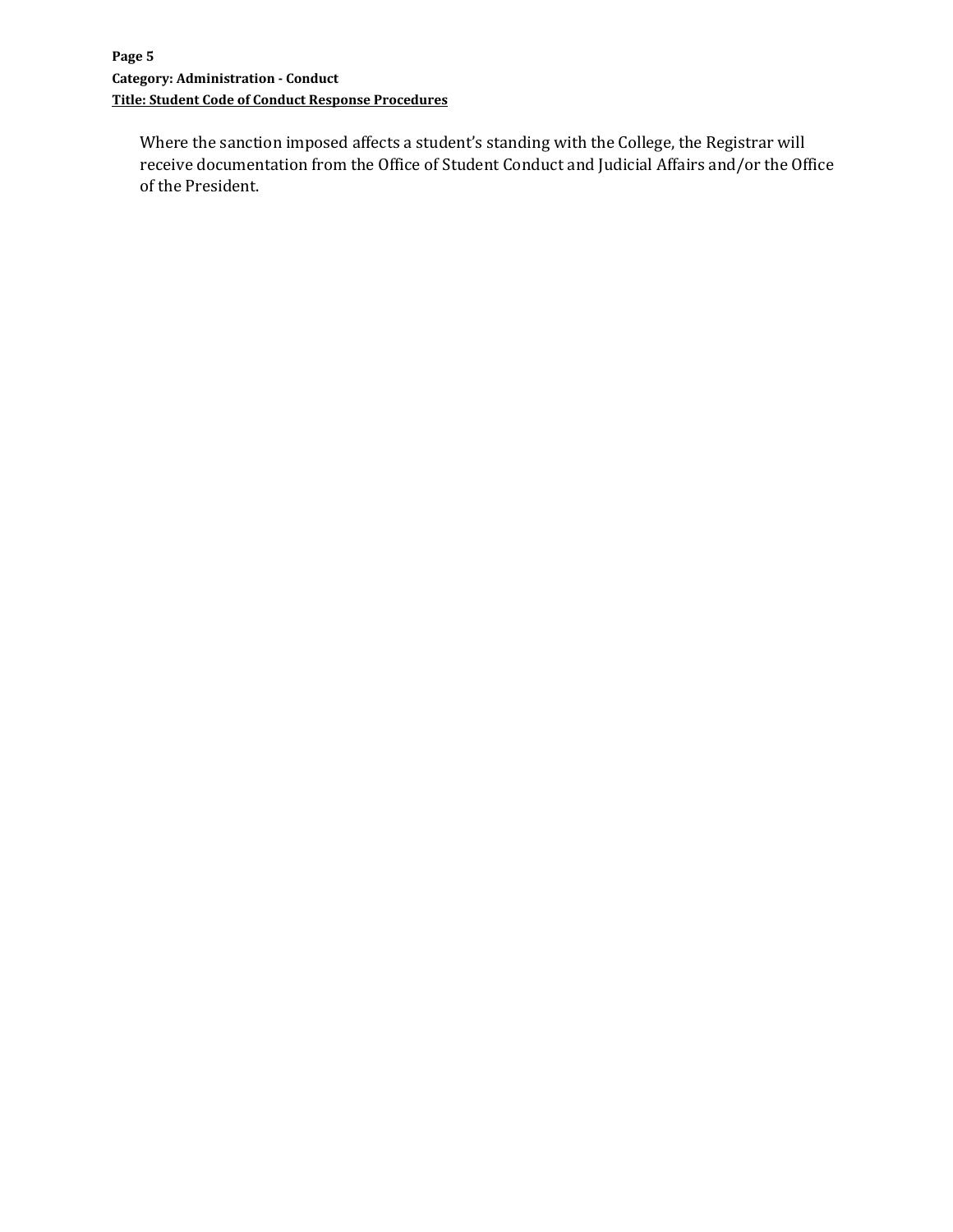# **Appendix A**

Sanctions may include any of the following:

| Coaching                                                | One-to-one coaching session(s) designed to improve behaviour to<br>meet Langara's expectations regarding student conduct.                                                                                                                                                      |
|---------------------------------------------------------|--------------------------------------------------------------------------------------------------------------------------------------------------------------------------------------------------------------------------------------------------------------------------------|
| <b>Community Service</b>                                | A service obligation to Langara or the community by which the student<br>makes amends for the behaviour.                                                                                                                                                                       |
| <b>Educational Projects</b><br>or Assignments           | Educational projects, papers, or assignments, in which the student<br>acknowledges his or her violation of the Student Code of Conduct and<br>demonstrates an understanding of, and responsibility for, the<br>violation.                                                      |
| <b>Formal Apology</b>                                   | A written apology provided to the offended party.                                                                                                                                                                                                                              |
| <b>Letter of Expectation</b>                            | A written document specifying the College's behavioural expectations,<br>outlining areas for improvement, and identifying activities that will<br>support behavioural improvement, which may include conditions for<br>continued participation in the educational environment. |
| <b>Letter of Reprimand</b>                              | A formal, written discipline of the student for the policy violation,<br>which may indicate that further violations may result in the imposition<br>of more severe disciplinary sanctions.                                                                                     |
| <b>Loss of Privileges</b>                               | A denial of, or conditions imposed upon:                                                                                                                                                                                                                                       |
|                                                         | a student's right of access to or use of some or all of the<br>a)<br>College's lands, equipment, facilities or services; or                                                                                                                                                    |
|                                                         | b) a student's right to participate in some or all College-related<br>activities.                                                                                                                                                                                              |
| <b>Mediation/Alternate</b><br><b>Dispute Resolution</b> | A facilitated process between the student and other affected parties,<br>designed to resolve a dispute and allow the parties to arrive at a<br>mutually acceptable agreement.                                                                                                  |
| <b>Monetary Restitution</b>                             | Financial compensation for wilful damage to the College, a member of<br>the College community, or any other affected party.                                                                                                                                                    |
| <b>No Contact Directive</b>                             | A formal written communication to a student prohibiting contact with a<br>named person or persons for a specified period of time.                                                                                                                                              |
| <b>No Trespass</b><br><b>Direction</b>                  | A formal written communication to a student prohibiting attendance on<br>Langara property.                                                                                                                                                                                     |